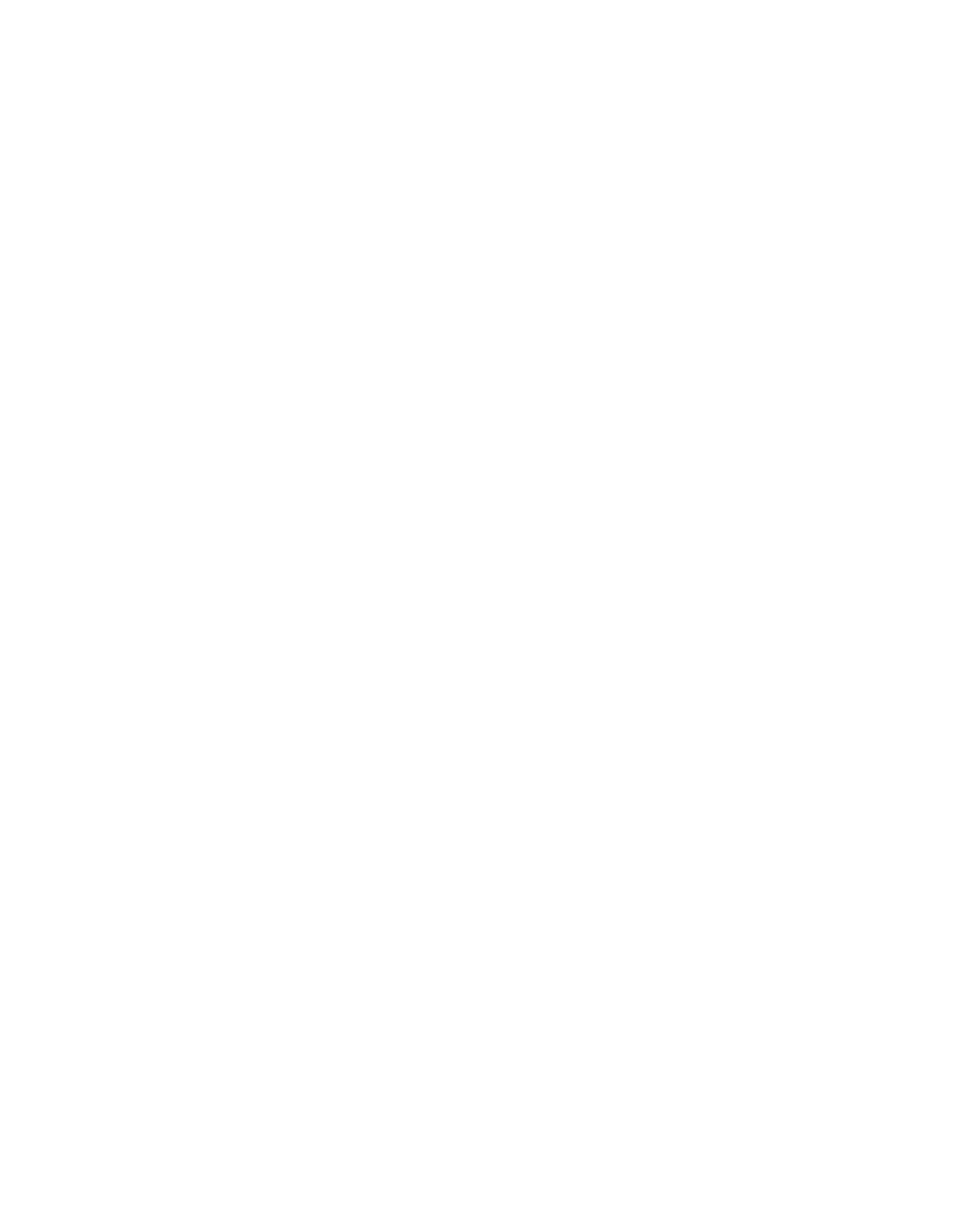# **Contents**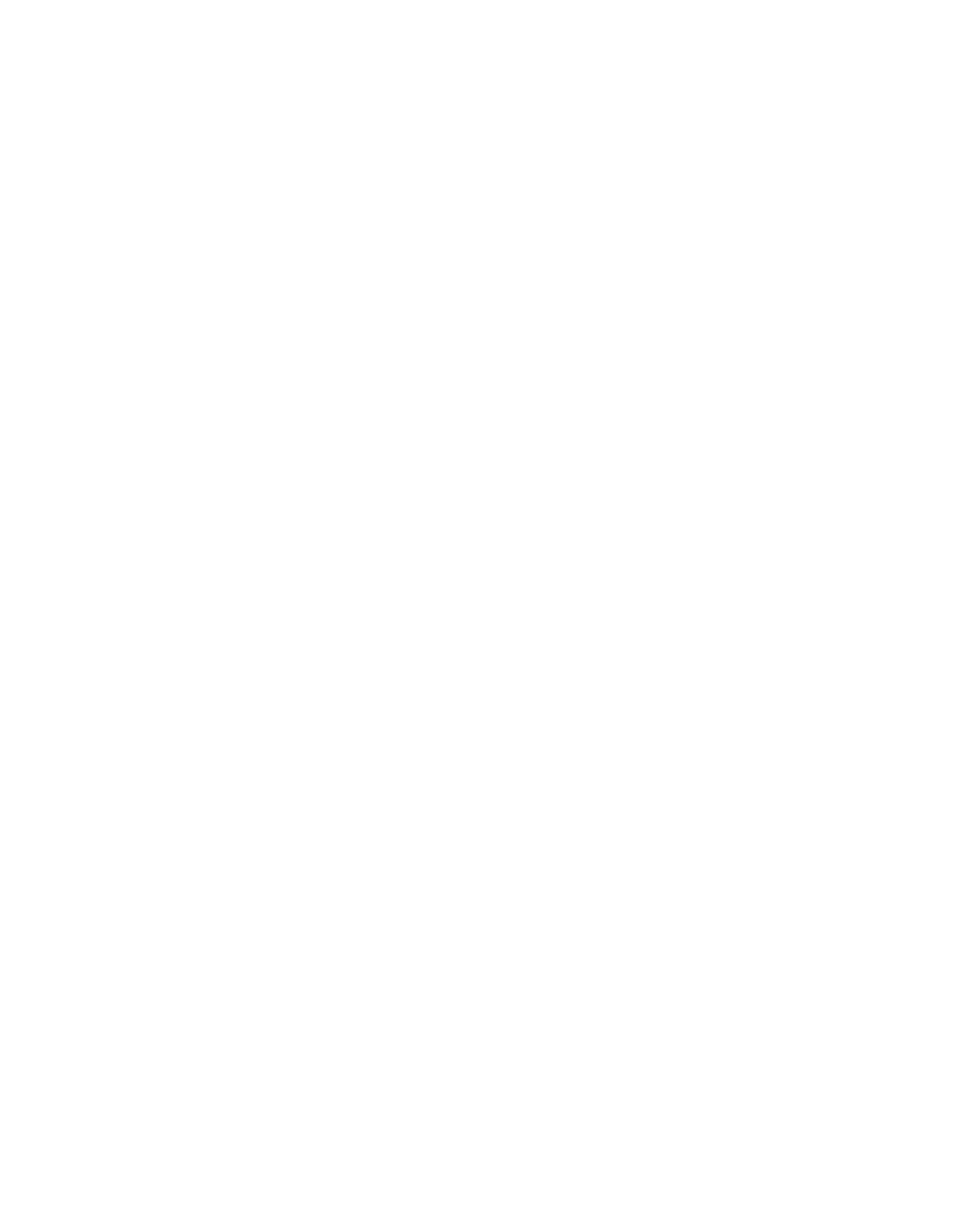# <span id="page-4-0"></span>**About This Guide**

This document covers the tested configurations for Primavera P6 EPPM Database, P6 Web, P6 Integration API, P6 EPPM Web Services, P6 Team Member, P6 Professional Cloud Connect and P6 Professional Version 21.12.

Oracle has tested on the following configurations and only certifies this release to work on these platforms. Customers may choose to install on non-certified platforms but do so at their own risk. If customers find any problems with non-certified platforms, these may take longer to investigate and resolve by Oracle. Oracle will only test and have access to tested platforms and configurations. In addition, the resolution for an issue with a non-tested configuration might be a recommendation to deploy the product on a tested platform. If you still decide to deploy on a non-certified configuration, Oracle strongly recommends you fully test the product with the non-certified platform in a test environment before deployment to users.

#### **Notes**:

- All platforms and technologies certified with a base P6 version are also supported with the latest P6 patch set for that version (unless specified). Before you install the latest version of a platform or technology, install the most recent P6 patch set certified for it.
- **Interim patches as well as quarterly Critical Patch Updates (CPUs) for** tested base versions of Oracle platform technologies listed in this document (Weblogic, Oracle database, and Java) are also supported.
- P6 EPPM is tested using the Enterprise Edition of the stated database, operating system, or web server and only certifies this product edition to work on the platforms as listed in this document.
- For information on certified platforms for Oracle and other third-party technologies, refer to the certification matrix of the respective technology and select the platform compatible with your Primavera applications and the respective technology.

Refer to the link below for the specific and complete Oracle Support terms and conditions:

*http://www.oracle.com/support/collateral/oracle-technical-support-policies.pdf* (*<http://www.oracle.com/support/collateral/oracle-technical-support-policies.pdf>*)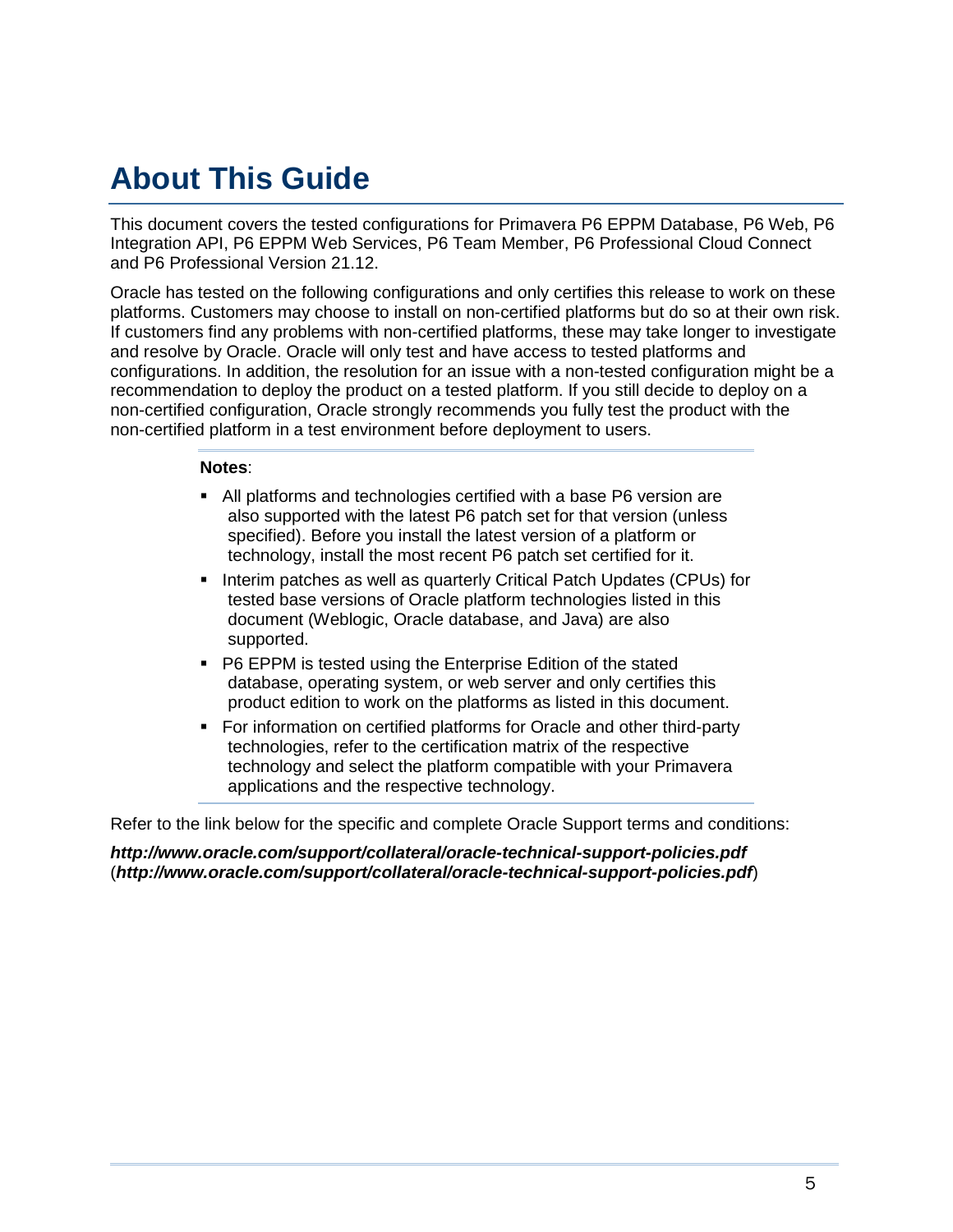## **In This Section**

## <span id="page-5-0"></span>**What's Changed**

Review the table to learn about updates to this document.

#### **Change Record**

| <b>Date</b>       | <b>Change Reference</b>                         |
|-------------------|-------------------------------------------------|
| December<br> 2021 | Updated for version 21 components/requirements. |
| December<br>2020  | First published for this release.               |

### <span id="page-5-1"></span>**General Information**

P6 EPPM supports:

- ▶ Oracle Virtual Machine as a virtualization platform.
- EXA Hardware for database and application server platforms.
- Multitenant for database platform.
- Microsoft .Net framework 4.6.2.
- ▶ Windows installer 4.5.

P6 Professional Cloud Connect is not supported with any version of SQL Server.

#### **Java**

JRE (Java Runtime Environment) is not a requirement for P6 EPPM; it is requirement only for AutoVue. JRE 1.8.0\_311 is certified for this requirement.

### **Deprecated Technologies**

▶ SQL Server is deprecated as of version 16.1 of Construction and Engineering products and may be dropped in a future release.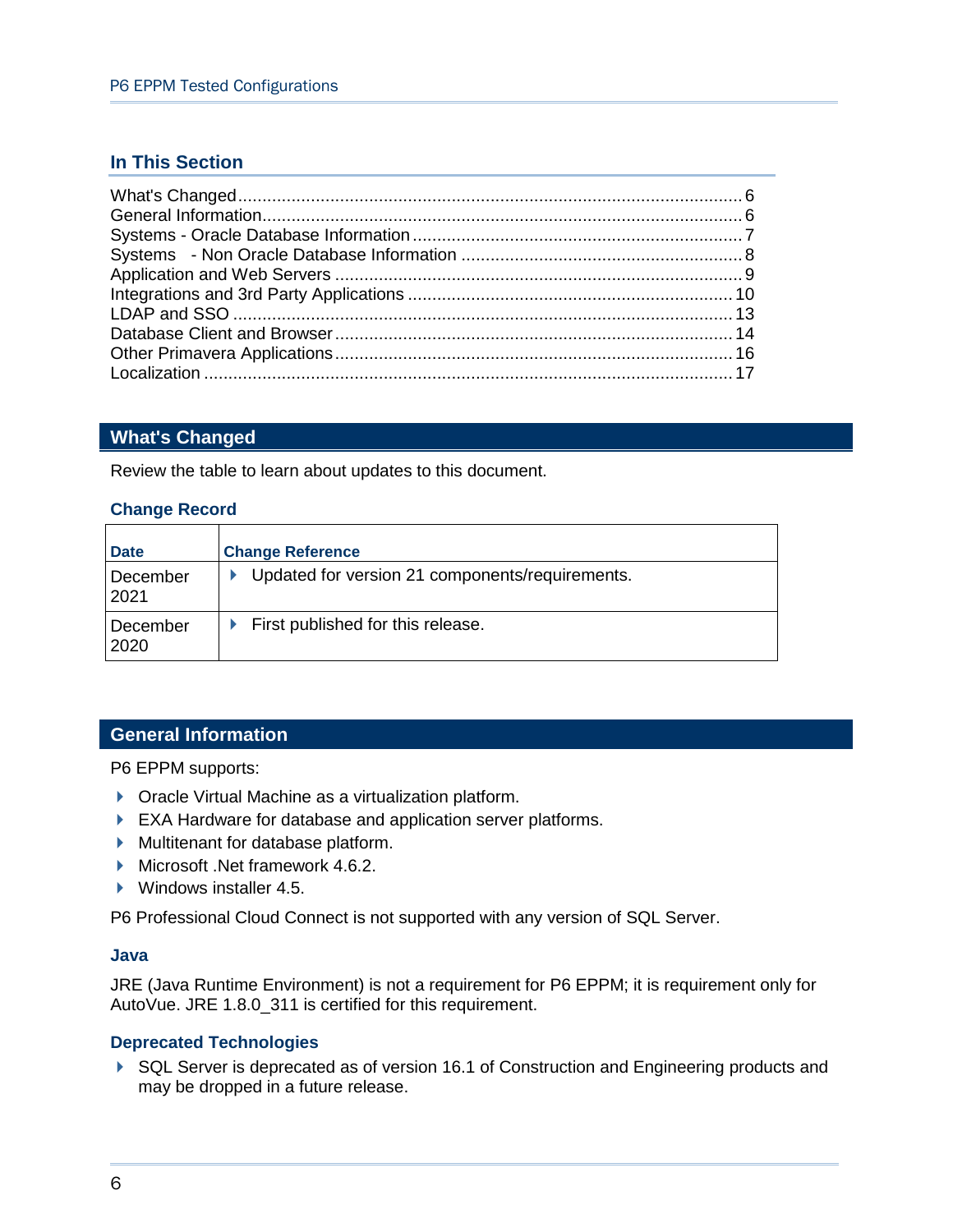▶ P6 Integration API is deprecated as of version 16.1 of P6 and may be dropped in a future release.

## <span id="page-6-0"></span>**Systems - Oracle Database Information**

#### **Database Platforms**

| <b>OS Version*</b>                         | <b>Oracle Database *</b>             | <b>Exceptions and Additional Information</b>                          |
|--------------------------------------------|--------------------------------------|-----------------------------------------------------------------------|
| Solaris SPARC 11.4<br>$(64 \text{ bit})$   | Oracle 19.13.0.0<br>Oracle 18.16.0.0 | P6 EPPM is supported only for English<br>OS locale and input language |
| Oracle Linux 7 (UL9)<br>$(64 \text{ bit})$ | Oracle 19.13.0.0<br>Oracle 18.16.0.0 |                                                                       |
| Red Hat EL 7(UL9)<br>$(64 \text{ bit})$    | Oracle 19.13.0.0<br>Oracle 18.16.0.0 |                                                                       |
| <b>Windows Server</b><br>2019 (64 bit)     | Oracle 19.13.0.0<br>Oracle 18.16.0.0 |                                                                       |
| <b>Windows Server</b><br>2016 (64 bit)     | Oracle 19.13.0.0<br>Oracle 18.16.0.0 |                                                                       |

#### **\*OS Version:**

Tested with following fully localized international versions of windows:

- $\blacktriangleright$  Arabic
- ▶ Brazilian Portuguese
- ▶ Chinese Simplified
- ▶ Chinese Traditional
- ▶ English
- $\blacktriangleright$  French
- ▶ German
- $\blacktriangleright$  Italian
- ▶ Japanese
- ▶ Russian
- ▶ Spanish
- $\blacktriangleright$  Korean
- $\blacktriangleright$  Dutch

#### **\*Oracle Database**

P6 EPPM supports:

 Dataguard, Oracle Advanced Compression, RAC (Real Application Cluster), database partitioning, Oracle Database Vault, and transparent data encryption features on Oracle databases.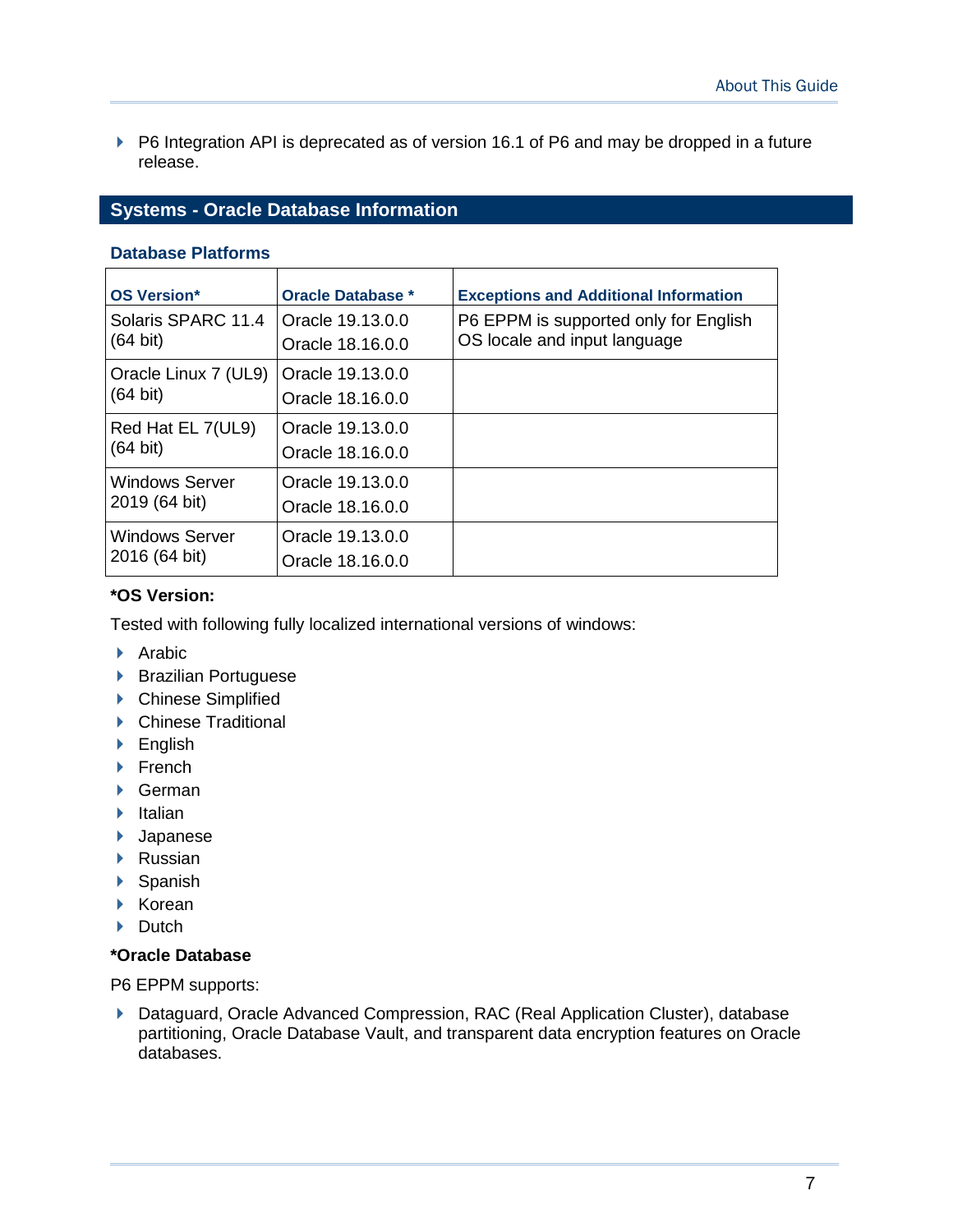- AL32UTF8, UTF 8, and Western European (WE8MSWIN1252) character sets for Oracle databases.
- Hardened database server environment setup on Oracle Database.

## <span id="page-7-1"></span><span id="page-7-0"></span>**Systems - Non Oracle Database Information**

#### **Database Platforms**

| <b>OS Version*</b>           | <b>MS SQL Server</b><br>Database * | <b>Exceptions and Additional</b><br><b>Information</b> |
|------------------------------|------------------------------------|--------------------------------------------------------|
| Windows Server 2016 (64 bit) | SQL Server 2017                    |                                                        |
|                              | SQL Server 2019                    |                                                        |
| Windows Server 2019 (64 bit) | SQL Server 2017                    |                                                        |
|                              | SQL Server 2019                    |                                                        |

### **\*OS Version:**

Tested with following fully localized international versions of windows:

- $\blacktriangleright$  Arabic
- ▶ Brazilian Portuguese
- ▶ Chinese Simplified
- ▶ Chinese Traditional
- ▶ English
- $\blacktriangleright$  French
- ▶ German
- $\blacktriangleright$  Italian
- Japanese
- ▶ Russian
- ▶ Spanish
- $\triangleright$  Korean
- $\blacktriangleright$  Dutch

### **\*MS SQL Server Database**

P6 EPPM supports:

- ▶ Hardened database server environment setup SQL Server 2017 and SQL Server 2019
- ▶ Cyrillic, Japanese, Chinese/PRC, Chinese/Taiwan, and Western European collations for SQL Server databases on the respective operating system locales.
- ▶ SQL Server 2017 (140) compatibility mode for SQL Server 2017 & 2019.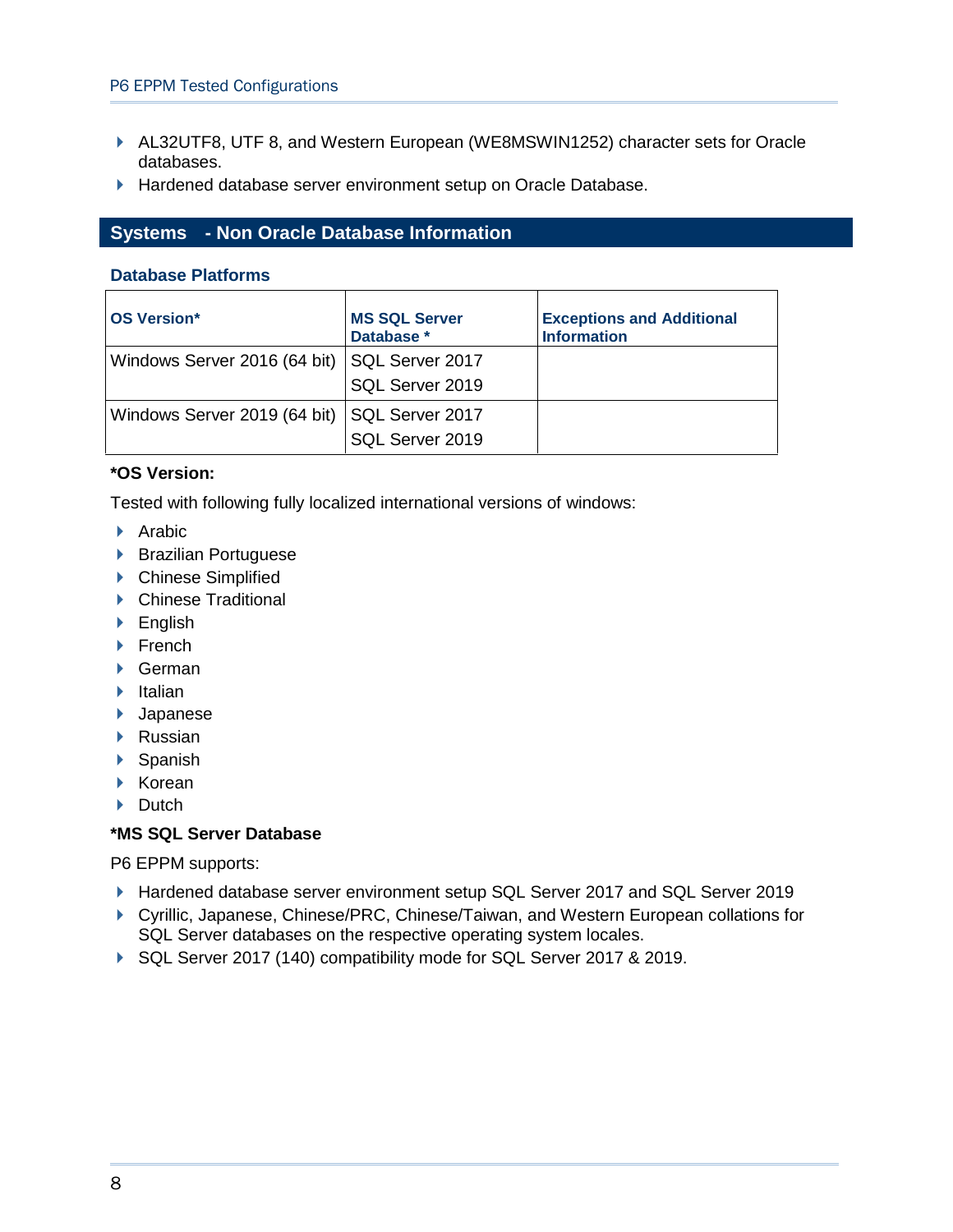## <span id="page-8-1"></span><span id="page-8-0"></span>**Application and Web Servers**

## **Application Servers**

| <b>OS Version</b>        | <b>Product</b>                        | <b>Version</b> | <b>JDK</b>                          | <b>Exceptions and</b><br><b>Additional</b><br><b>Information</b>        |
|--------------------------|---------------------------------------|----------------|-------------------------------------|-------------------------------------------------------------------------|
| Solaris SPARC<br>11      | Oracle<br>WebLogic<br>Server (64 bit) | 12.2.1.4.0     | Oracle JDK<br>1.8.0_311 (64<br>bit) | P6 is supported<br>only for English<br>OS locale and<br>input language. |
| Oracle Linux 7<br>(UL9)  | Oracle<br>WebLogic<br>Server (64 bit) | 12.2.1.4.0     | Oracle JDK<br>1.8.0_311 (64<br>bit) |                                                                         |
| Red Hat EL<br>7(UL9)     | Oracle<br>WebLogic<br>Server (64 bit) | 12.2.1.4.0     | Oracle JDK<br>1.8.0_311 (64<br>bit) |                                                                         |
| Windows Server I<br>2016 | Oracle<br>WebLogic<br>Server (64 bit) | 12.2.1.4.0     | Oracle JDK<br>1.8.0_311 (64<br>bit) |                                                                         |
| Windows Server I<br>2019 | Oracle<br>WebLogic<br>Server (64 bit) | 12.2.1.4.0     | Oracle JDK<br>1.8.0_311 (64<br>bit) |                                                                         |

## **Web Servers**

| <b>OS Version</b>      | <b>Product</b>                                  | <b>Version</b> | <b>Exceptions and</b><br><b>Additional</b><br><b>Information</b>        |
|------------------------|-------------------------------------------------|----------------|-------------------------------------------------------------------------|
| Solaris SPARC 11       | Oracle HTTP Server                              | 112.2.1.4.0    | P6 is supported only<br>for English OS<br>locale and input<br>language. |
|                        | Oracle Linux 7 (UL9) Oracle HTTP Server         | 12.2.1.4.0     |                                                                         |
| Red Hat EL 7(UL9)      | Oracle HTTP Server   12.2.1.4.0                 |                |                                                                         |
| Windows Server<br>2016 | Oracle HTTP Server                              | 12.2.1.4.0     |                                                                         |
| Windows Server<br>2019 | Oracle HTTP Server 112.2.1.4.0                  |                |                                                                         |
| Windows Server<br>2016 | Microsoft Internet<br><b>Information Server</b> | 10             |                                                                         |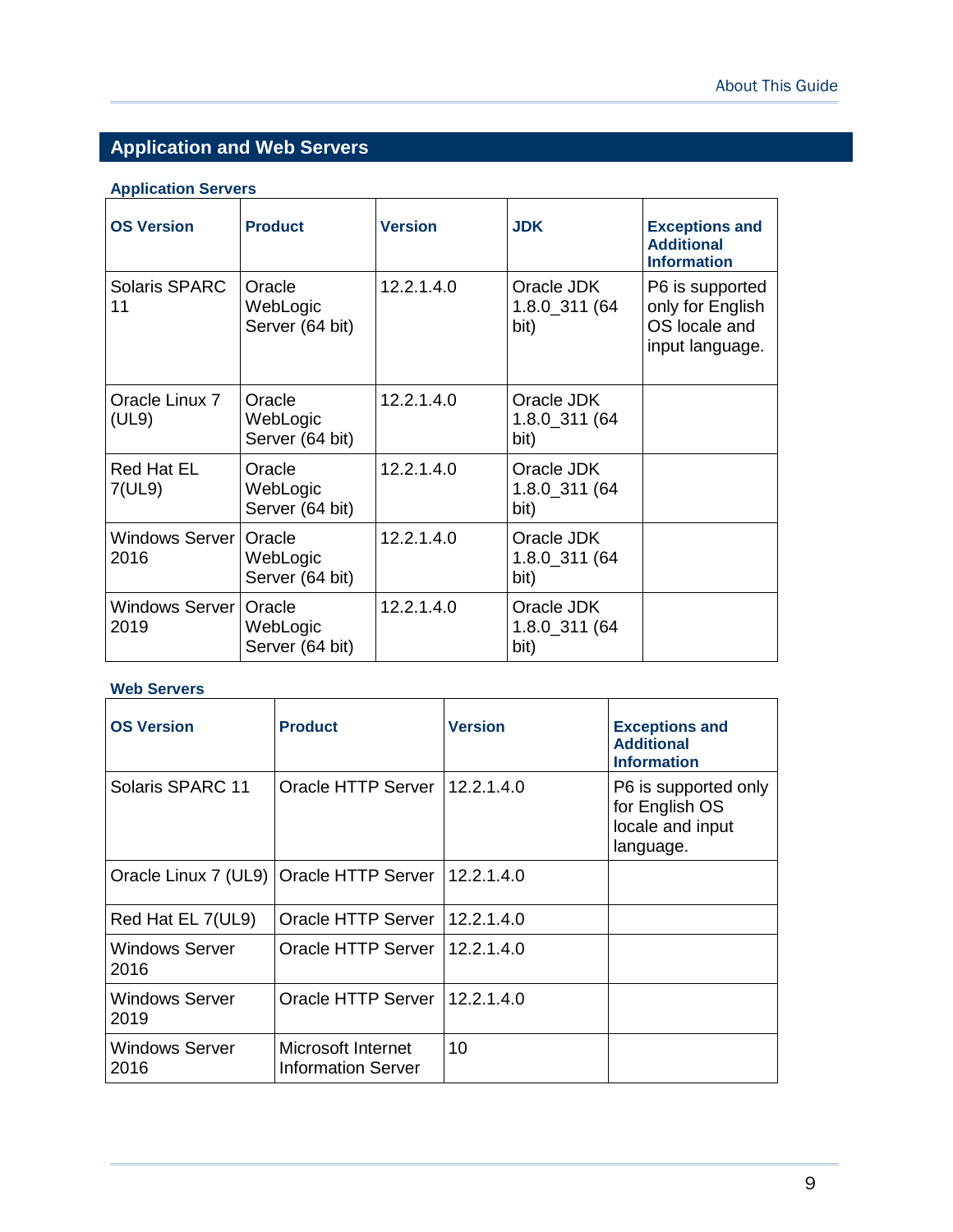| Windows Server | Microsoft Internet        |  |
|----------------|---------------------------|--|
| 12019          | <b>Information Server</b> |  |

### **\*Version Supported**

P6 EPPM supports:

- ▶ Java Application Server Cluster set up on Oracle WebLogic 12.2.1.4.0 with Oracle JDK 1.8.0\_311 (64 bit).
- ▶ Hardened application server environment set up on Oracle WebLogic 12.2.1.4.0 with Oracle JDK 1.8.0\_311 (64 bit).
- ▶ End to end (Database, Application Server and Client tier) SSL for Oracle WebLogic 12.2.1.4.0 with Oracle JDK 1.8.0\_311 (64 bit).
- ▶ Weblogic as a proxy server.
- ▶ Oracle Virtual Machine as a virtualization platform.
- EXA Hardware for database and application server platform.

Refer to the *About This Guide* (on page [5\)](#page-4-0) page for further consideration relating to non-tested platforms.

## <span id="page-9-0"></span>**Integrations and 3rd Party Applications**

#### **Access Provisioning**

| <b>Product</b>                | <b>Version</b> | <b>Exceptions and</b><br><b>Additional Information</b> |
|-------------------------------|----------------|--------------------------------------------------------|
| Oracle Identity Manager 11gR2 | 12.2.1.3.0     | Supported for P6 Web<br>only.                          |

#### **Application Hosting**

| <b>Product</b>                 | <b>Version</b> | <b>Exceptions and</b><br><b>Additional Information</b>                                    |
|--------------------------------|----------------|-------------------------------------------------------------------------------------------|
| Citrix XenApp                  | 7.18           | 1. Supported for P6<br>Professional only                                                  |
|                                |                | 2. Citrix XenApp Plugin<br>for Hosted Apps is<br>tested with this server<br>version       |
|                                |                | 3. P6 Professional<br>through Citrix is<br>supported by<br>application publishing<br>only |
| <b>Remote Desktop Services</b> | 2016           |                                                                                           |
|                                | 2019           |                                                                                           |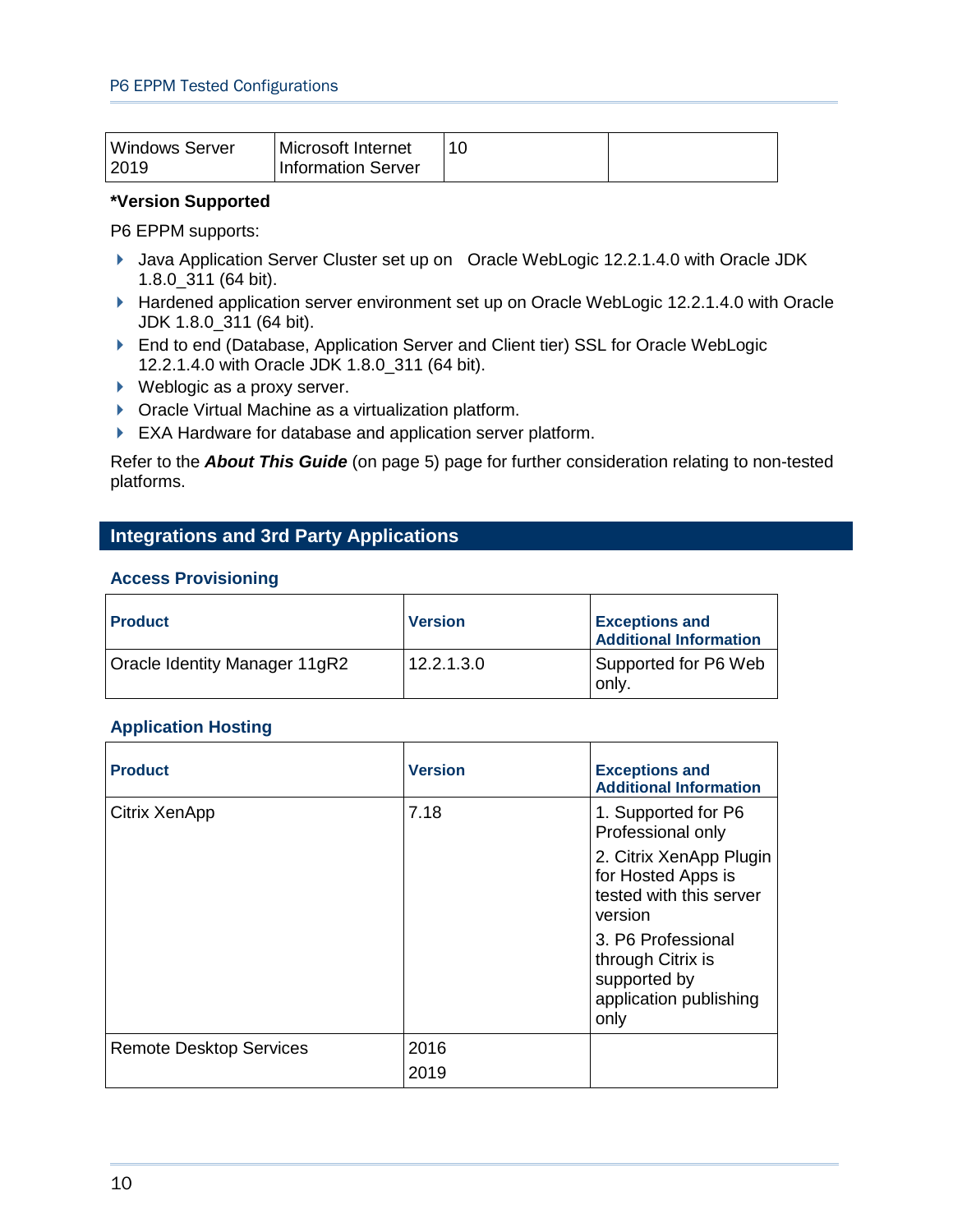| Secure Global Desktop | 5.5 |  |
|-----------------------|-----|--|
|                       |     |  |

## **Content Repository**

| <b>Product</b>                                           | <b>Version</b> | <b>Exceptions and</b><br><b>Additional Information</b>                                                                                                                                     |
|----------------------------------------------------------|----------------|--------------------------------------------------------------------------------------------------------------------------------------------------------------------------------------------|
| Content Management Interoperability<br>Services          | n/a            | 1. CMIS connector<br>supports all<br>repositories which are<br>100% CMIS compliant<br>2. CMIS connector is<br>tested only with<br>Sharepoint 2016 and<br>Alfresco content<br>repositories. |
| <b>Microsoft Sharepoint Enterprise</b><br>Edition        | 2016           | 1.SharePoint 2016 is<br>supported through<br>Connector only for<br>upgrades.<br>2. Oracle AutoVue<br>support is not available<br>with Sharepoint 2016.                                     |
| <b>Oracle WebCenter Content Core</b><br>Capabilities 12c | 5.5            |                                                                                                                                                                                            |

## **Enterprise Administration**

| <b>Product</b>                                  | <b>Version</b> | <b>Exceptions and</b><br><b>Additional Information</b> |
|-------------------------------------------------|----------------|--------------------------------------------------------|
| Oracle Enterprise Manager Grid<br>l Control 13c | 13.3.0.0.0     |                                                        |

## **Java Message Service**

| <b>Product</b>      | <b>Version</b> | <b>Exceptions and</b><br><b>Additional Information</b> |
|---------------------|----------------|--------------------------------------------------------|
| Oracle WebLogic 12c | 12.2.1.4.0     |                                                        |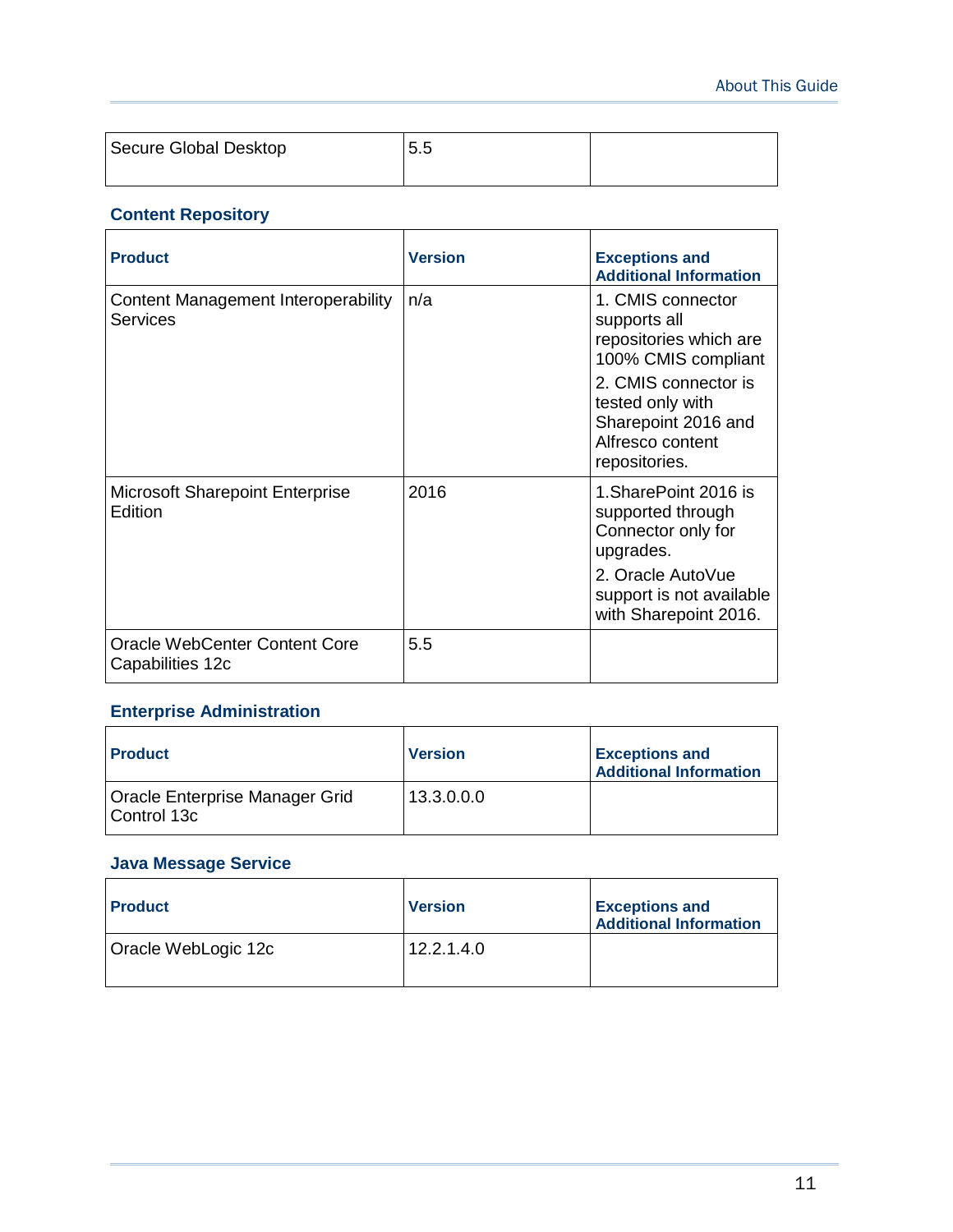## **P6 Reporting Software**

| <b>Product</b>                                           | <b>Version</b> | <b>Exceptions and</b><br><b>Additional Information</b>                                                                             |
|----------------------------------------------------------|----------------|------------------------------------------------------------------------------------------------------------------------------------|
| Oracle Business Intelligence<br>Publisher (BI Publisher) | 12.2.1.4.0     | Supported for P6 Web<br>only.<br>Supported using full<br><b>OBIEE</b> installation.                                                |
| Oracle Analytic Server (OAS)                             | 5.5            | Apply April 2021 CPU<br>patch #32709138<br>Oracle <sup>®</sup> Analytics<br>Server Bundle patch<br>5.5.0.0.210331 is<br>mandatory. |
|                                                          |                | Zero byte files are not<br>allowed. Manually<br>delete zero byte files in<br>the sample reports<br>archive.                        |
| Oracle Analytic Server (OAS)                             | 5.9            | Zero byte files are not<br>allowed. Manually<br>delete zero byte files in<br>the sample reports<br>archive.                        |

## **Visualization**

| <b>Product</b>                             | <b>Version</b> | <b>Exceptions and</b><br><b>Additional Information</b>                                                                |
|--------------------------------------------|----------------|-----------------------------------------------------------------------------------------------------------------------|
| Oracle AutoVue 2D Professional             | 21.0.2         | VueLink 20.1 for UCM<br>is supported only with<br>Oracle WebCenter<br><b>Content Core</b><br>Capabilities 12.2.1.4.0. |
| Oracle AutoVue 3D Professional<br>Advanced | 21.0.2         | VueLink 20.1 for UCM<br>is supported only with<br>Oracle WebCenter<br><b>Content Core</b><br>Capabilities12.2.1.4.0.  |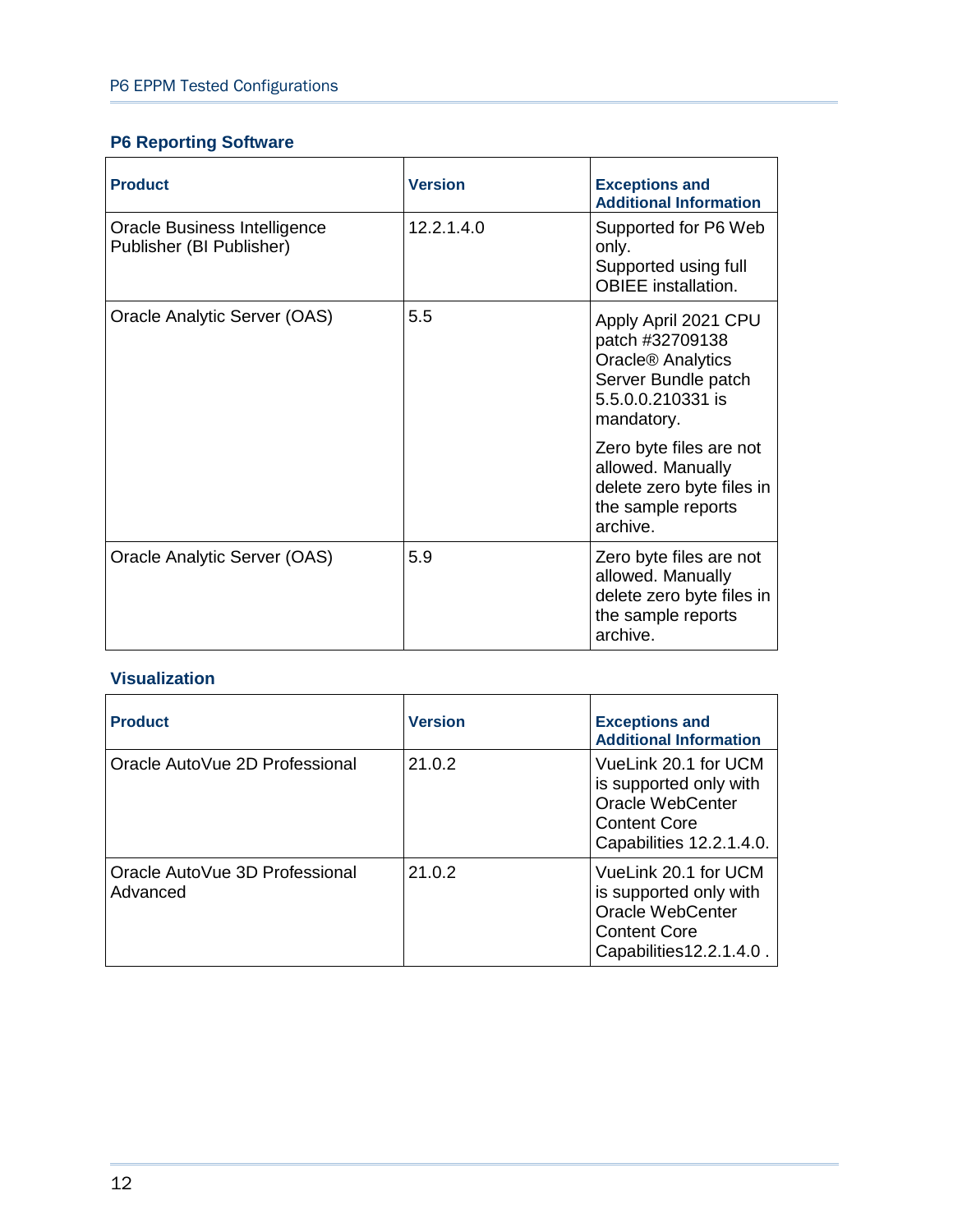## **Workflow Repository**

| <b>Product</b>                               | <b>Version</b> | <b>Exceptions and</b><br><b>Additional Information</b> |
|----------------------------------------------|----------------|--------------------------------------------------------|
| <b>Oracle Business Process</b><br>Management | 12.2.1.4.0     | Supported for P6 Web<br>only.                          |

### **Microsoft Office**

| <b>Format</b>                      | <b>Product</b> | <b>Version</b> | <b>Exceptions and Additional</b><br><b>Information</b> |
|------------------------------------|----------------|----------------|--------------------------------------------------------|
| MS Excel (xlsx)   Microsoft Office |                | 2013           |                                                        |
|                                    |                | 2016           |                                                        |
|                                    |                | 2019           |                                                        |

## **Microsoft Project**

| <b>Format</b>     | <b>Product</b> | <b>Version</b> | <b>Exceptions and Additional</b><br><b>Information</b> |
|-------------------|----------------|----------------|--------------------------------------------------------|
| <b>MS Project</b> | Microsoft      | 2007           |                                                        |
| (xml)<br>Project  | 2010           |                |                                                        |
|                   |                | 2013           |                                                        |
|                   |                | 2016           |                                                        |
|                   |                | 2019           |                                                        |

## <span id="page-12-1"></span><span id="page-12-0"></span>**LDAP and SSO**

## **User Directory Support**

| Product*                                                    | <b>Version</b>      | <b>Exceptions and Additional</b><br><b>Information</b> |
|-------------------------------------------------------------|---------------------|--------------------------------------------------------|
| <b>Active Directory</b>                                     | Windows Server 2016 |                                                        |
| <b>Active Directory</b>                                     | Windows Server 2019 |                                                        |
| <b>Oracle Directory Server</b><br><b>Enterprise Edition</b> | 11.1.1.7.3          |                                                        |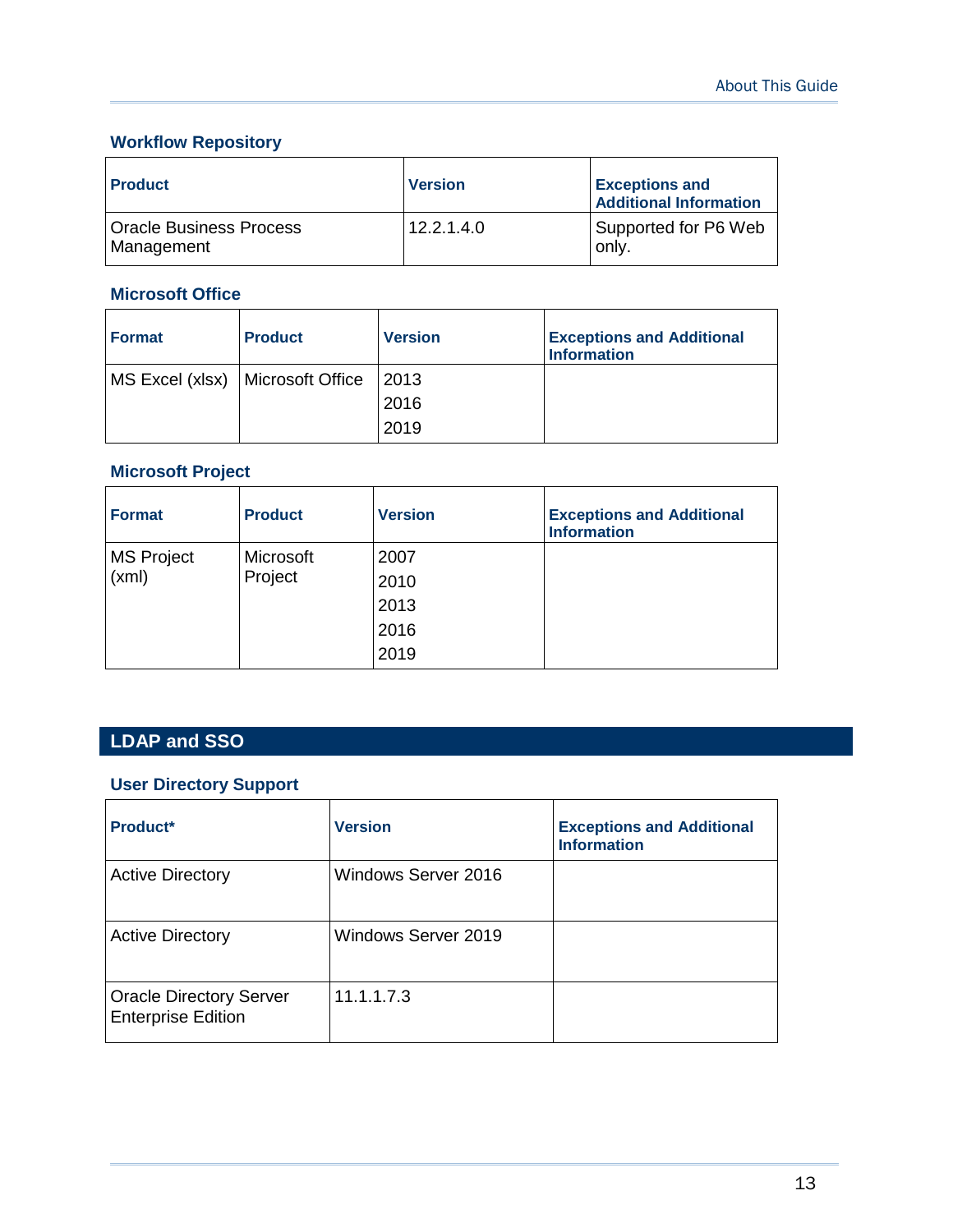| Oracle Internet Directory       | 12.2.1.4.0 |  |
|---------------------------------|------------|--|
| <b>Oracle Unified Directory</b> | 12.2.1.4.0 |  |

## **\* Product**

Failover and referrals are supported for Active Directory only.

## **Single Sign On Support**

| Product*              | <b>Version</b> | <b>Exceptions and Additional</b><br><b>Information</b>                                                       |
|-----------------------|----------------|--------------------------------------------------------------------------------------------------------------|
| Oracle Access Manager | 12.2.1.4.0     | P6 EPPM supports Oracle<br><b>Identity Federation</b><br>12.2.1.4.0 and SAML 2.0                             |
| Shibboleth            | 3.3.3.0.0      | P6 EPPM supports SAML<br>2.0.<br>Tested only with Tomcat<br>(application server) and<br>Apache (web server). |

### **\*Product**

P6 EPPM Single Sign On support is tested only with Oracle WebLogic Server (application server) and OHTTP (web server).

## <span id="page-13-1"></span><span id="page-13-0"></span>**Database Client and Browser**

#### **Database Client**

| <b>Client OS/ Email Clients</b> | Oracle database<br><b>Client Version</b> | <b>Exceptions and Additional</b><br><b>Information</b>                                                              |
|---------------------------------|------------------------------------------|---------------------------------------------------------------------------------------------------------------------|
| Windows 10 (64 bit)             | 18.10<br>19.8                            | P6 EPPM supports only 64 bit<br>versions of database clients for P6<br>Professional on 64 bit operating<br>systems. |
|                                 |                                          | Database client is supported for P6<br>Professional only.                                                           |
|                                 |                                          | Chrome is recommended for optimal<br>performance.                                                                   |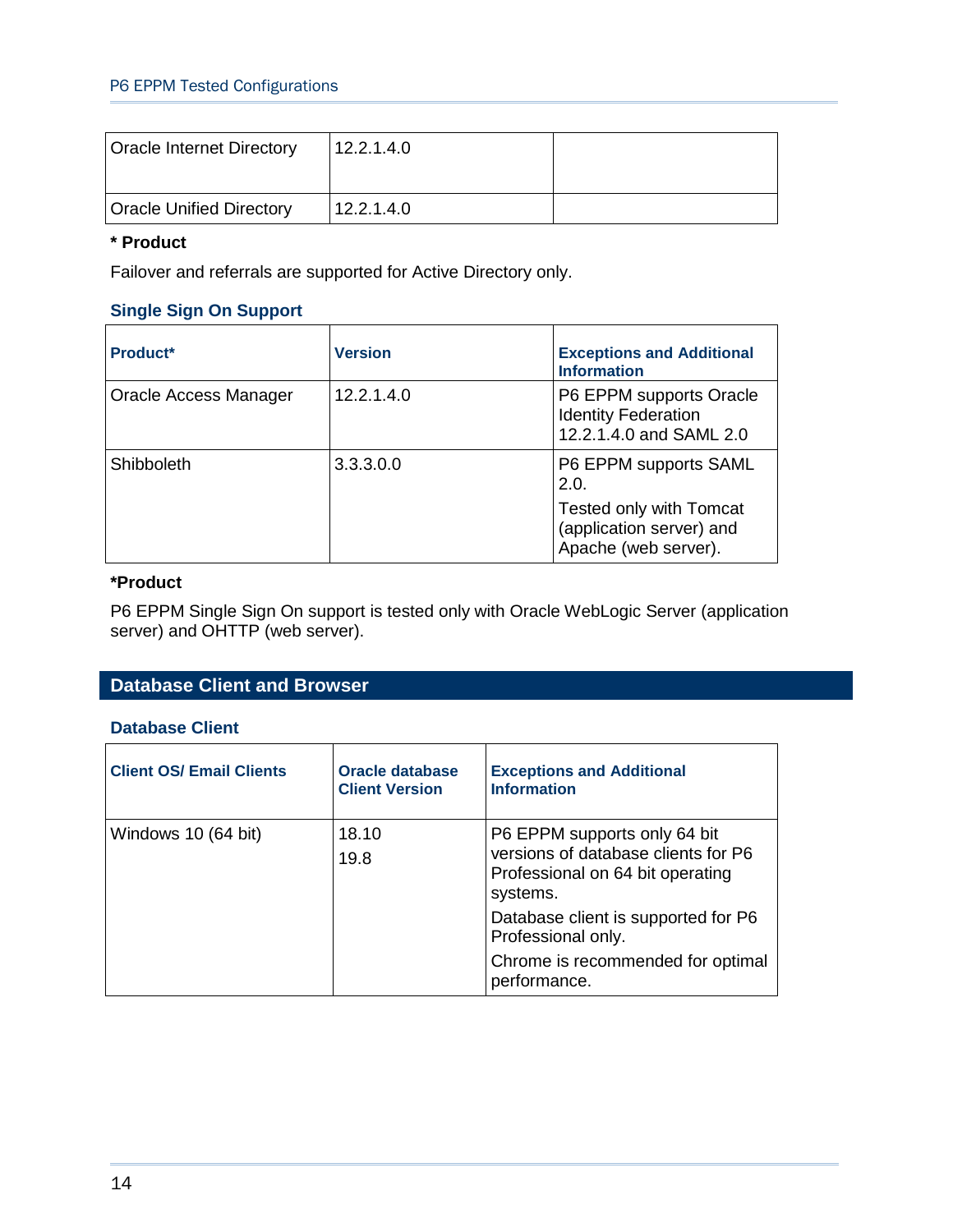#### **Browser**

| <b>Client OS/ Email Clients</b>                                                                                            | <b>Supported</b><br><b>Browsers</b>                                                       | <b>Exceptions and Additional</b><br><b>Information</b>                                                                                                                                                                                |
|----------------------------------------------------------------------------------------------------------------------------|-------------------------------------------------------------------------------------------|---------------------------------------------------------------------------------------------------------------------------------------------------------------------------------------------------------------------------------------|
| Windows 10 (64 bit)                                                                                                        | Firefox 91(ESR) +<br><b>Firefox Quantum</b><br>$91+$<br>Chrome 96 +<br>Edge $95 +$        | P6 EPPM supports only 64 bit<br>versions of database clients for P6<br>Professional on 64 bit operating<br>systems.<br>Database client is supported for P6<br>Professional only.<br>Chrome is recommended for optimal<br>performance. |
| Mac OS X 10.12 (Sierra) (64<br>bit)                                                                                        | Safari 12.0.x +<br>Firefox $91(ESR) +$<br><b>Firefox Quantum</b><br>$91 +$<br>Chrome 96 + |                                                                                                                                                                                                                                       |
| Windows 10 (64 bit)<br>(Windows Surface Pro,<br>Windows Surface Pro2,<br><b>Windows Surface Pro3)</b>                      | Firefox $91(ESR) +$<br><b>Firefox Quantum</b><br>$91 +$<br>Chrome $96 +$<br>Edge $95 +$   | Supported for P6 Team Member<br>Web only.                                                                                                                                                                                             |
| iOS 13 (64 bit)<br>iOS 13.1 (64 bit)<br>(iPad)                                                                             | Safari 12.0.x +<br>Chrome $96 +$                                                          | Supported for P6 Team Member<br>Web only.                                                                                                                                                                                             |
| <b>Citrix Receiver</b><br>$(iPad \, iOS \, 9.x \, app)$                                                                    | n/a                                                                                       |                                                                                                                                                                                                                                       |
| Android Jelly Bean 4.3 (64<br>bit)<br>Android Kitkat 4.4 (64 bit)<br>Android Lollipop 5.1 (64 bit)<br>(Android Tablets 9+) | Chrome $96 +$                                                                             | Supported for P6 Team Member<br>Web only.                                                                                                                                                                                             |
| Android 10.0 Q<br>Android 9.0 Pie<br>Android 8.1 Oreo<br>(Android phone and tablets                                        | n/a                                                                                       | Supported for P6 for Android native<br>Android app only.                                                                                                                                                                              |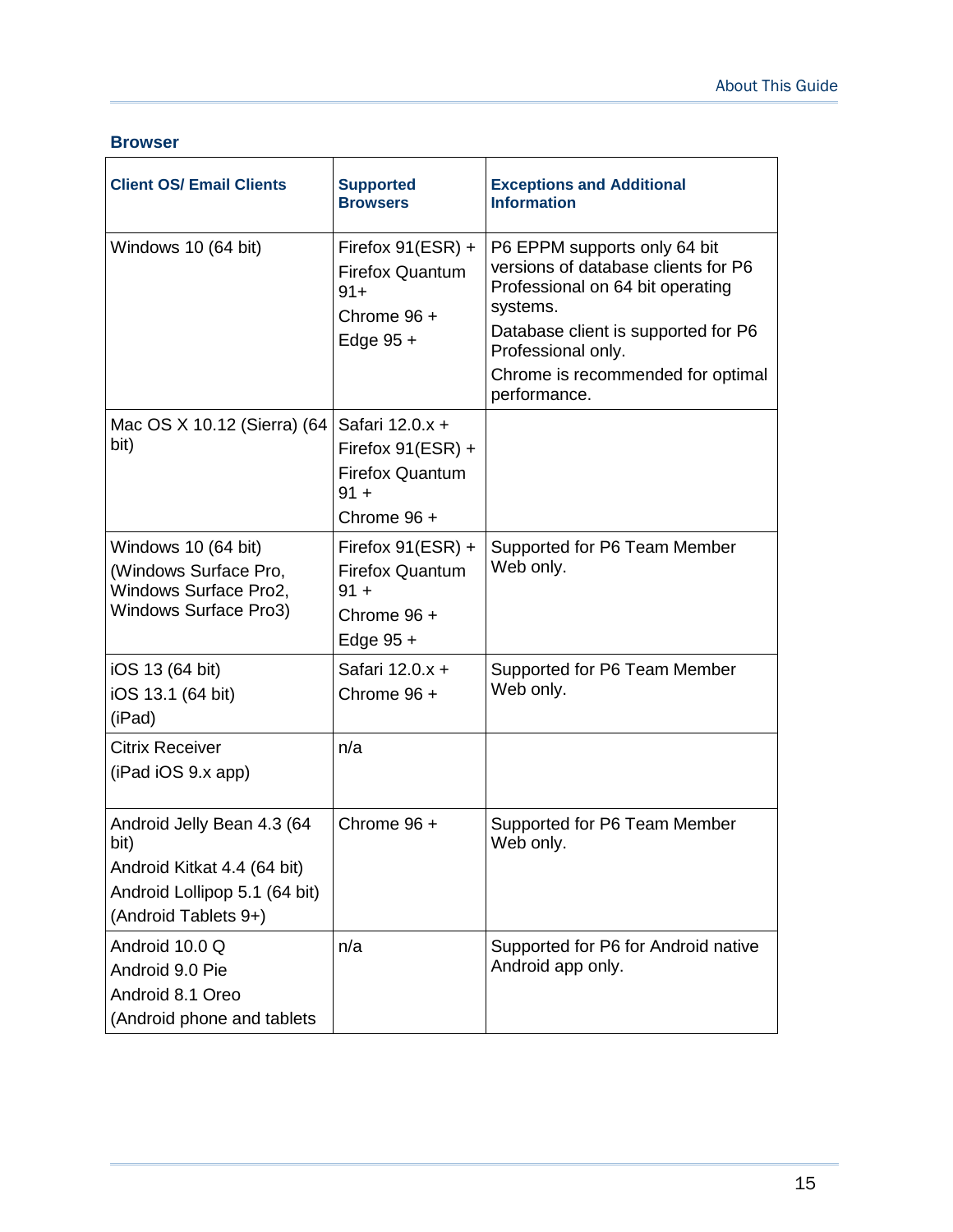## P6 EPPM Tested Configurations

| IOS 9.x<br>(iPad and iPhone)                                                           | n/a | Supported for P6 for iOS native iOS<br>app only.                                                                                                                   |
|----------------------------------------------------------------------------------------|-----|--------------------------------------------------------------------------------------------------------------------------------------------------------------------|
| <b>Microsoft Outlook</b><br>Mozilla Thunderbird<br>Apple Mail<br>Android<br>Blackberry | n/a | <b>Supported for Email Statusing</b><br>Service only.<br><b>Only English Operating System</b><br>environments are certified for Email<br><b>Statusing Service.</b> |

## <span id="page-15-0"></span>**Other Primavera Applications**

## **Applications**

| <b>Product</b>                                                            | <b>Application /</b><br><b>Web Server</b>         | <b>JDK</b>                          | <b>Exceptions and Additional</b><br><b>Information</b>                                                                                                                                                                                                           |
|---------------------------------------------------------------------------|---------------------------------------------------|-------------------------------------|------------------------------------------------------------------------------------------------------------------------------------------------------------------------------------------------------------------------------------------------------------------|
| Oracle<br>Primavera<br>Cloud 21.x                                         | Weblogic<br>12.2.1.4.0                            | Oracle JDK<br>1.8.0_311 (64<br>bit) |                                                                                                                                                                                                                                                                  |
| Primavera<br><b>Earned Value</b><br>Management<br>6.2 SP4<br>(6.2.3000.0) | n/a                                               | n/a                                 | <b>Supported for Oracle Database</b><br>client versions:<br>Oracle 19.13.0.0<br>Oracle 18.16.0.0                                                                                                                                                                 |
| Primavera<br>Gateway 21.12                                                | Weblogic<br>12.2.1.4.0                            | Oracle JDK<br>1.8.0_311 (64<br>bit) |                                                                                                                                                                                                                                                                  |
| Primavera<br>Portfolio<br>Management<br>21.12                             | Microsoft<br>Internet<br>Information<br>Server 10 | n/a                                 | 1. Requires P6 EPPM Web<br>Services to integrate with P6<br>EPPM.<br>2. IIS 10 with SMTP Service on<br>Windows 2016 & 2019.<br>3. P6 EPPM integration is<br>supported whenP6 EPPM Web<br>Services is configured for cookies<br>or username token authentication. |
| Oracle<br>Primavera Risk<br>Analysis<br>8.7.0079                          | n/a                                               | n/a                                 | Requires P6 EPPM Web Services<br>to integrate with P6 EPPM.                                                                                                                                                                                                      |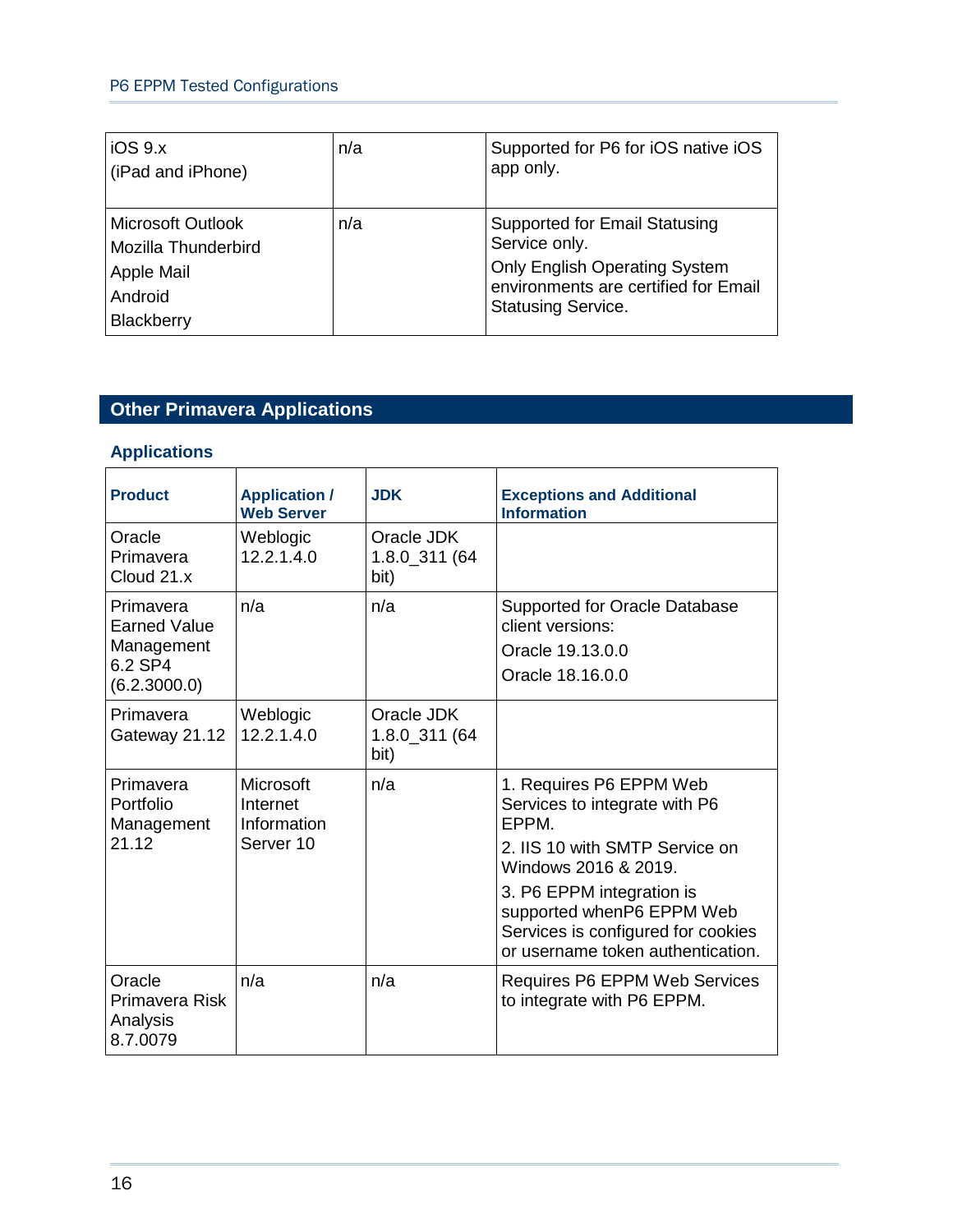| <b>Oracle JDK</b><br>Weblogic<br>Primavera<br>12.2.1.4.0<br>Unifier 21.12<br>1.8.0 311 (64<br>bit) | Integration of Primavera Unifier<br>Ithrough Primavera Gateway is<br>tested when P6 EPPM Web<br>Services is configured with Oracle<br>database only. |
|----------------------------------------------------------------------------------------------------|------------------------------------------------------------------------------------------------------------------------------------------------------|
|----------------------------------------------------------------------------------------------------|------------------------------------------------------------------------------------------------------------------------------------------------------|

## **Primavera Data Warehouse and Primavera Analytics**

| <b>Product</b>                     | <b>Release</b><br><b>Version</b> | <b>OBIEE</b><br><b>Version</b> | <b>Exceptions and Additional</b><br><b>Information</b> |
|------------------------------------|----------------------------------|--------------------------------|--------------------------------------------------------|
| Analytics                          | 21.12                            | 12.2.1.4.0                     |                                                        |
| <b>Primavera Data</b><br>Warehouse | 21.12                            | 12.2.1.4.0                     |                                                        |

## <span id="page-16-0"></span>**Localization**

| <b>Language Code</b> | Language                       | <b>Exceptions and Additional Information</b>          |
|----------------------|--------------------------------|-------------------------------------------------------|
| AR                   | Arabic                         | English help                                          |
| PT BR                | <b>Brazilian</b><br>Portuguese | English help                                          |
| CH_CN                | Chinese<br>Simplified          | Localized help                                        |
| CH_TW                | Chinese<br>Traditional         | English help                                          |
| EN                   | English                        | English help                                          |
| <b>NL</b>            | Dutch                          | English help                                          |
| <b>FR</b>            | French                         | Localized help                                        |
| DE                   | German                         | Localized help                                        |
| ΙT                   | Italian                        | English help                                          |
| <b>JA</b>            | Japanese                       | Localized help                                        |
| <b>RU</b>            | Russian                        | English help                                          |
| ES_ES                | Spanish                        | English help                                          |
| KO                   | Korean                         | Localized help                                        |
| PL                   | Polish                         | English help, only P6 Team Member Web is<br>supported |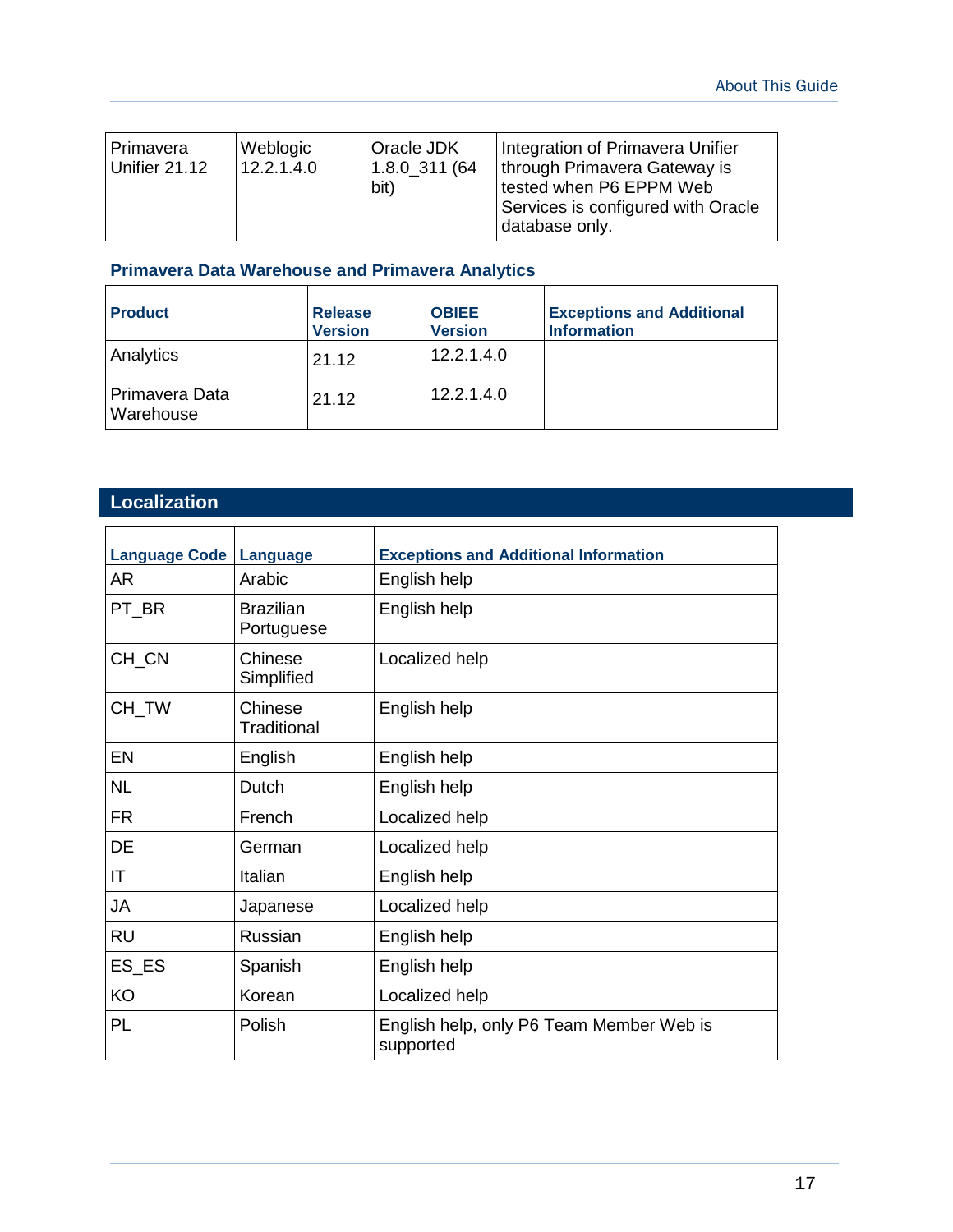## P6 EPPM Tested Configurations

| $\overline{c}$<br>Czech | English help, only P6 Team Member Web is<br>supported |  |
|-------------------------|-------------------------------------------------------|--|
|-------------------------|-------------------------------------------------------|--|